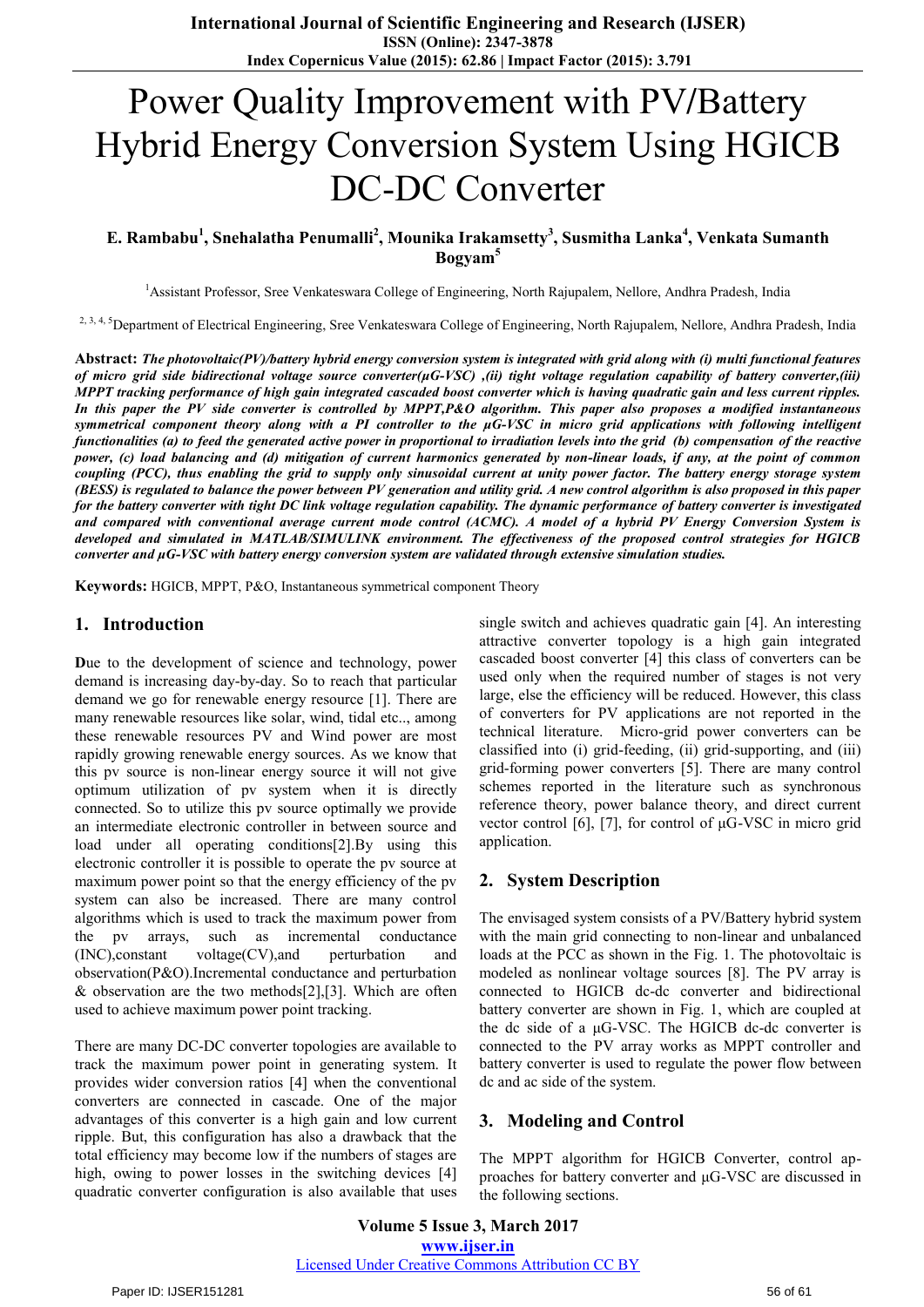

**Figure 1:** Block Diagram of Hybrid Energy conversion system under consideration

#### **3.1 PV Array Model**

Photo voltaic (PVs) are arrays (combination of cells) that contain a solar voltaic material which converts solar energy into electrical energy. PV cell is a basic device for Photovoltaic Systems. Such systems include multiple components like mechanical and electrical connections and mountings and various means of regulating and (if required) modifying the electrical output. Materials that are used for photovoltaic are mono crystalline silicon, polycrystalline silicon, microcrystalline silicon, cadmium telluride and copper indium selenide . The current and voltage available at the PV device terminals can be directly used to feed small loads like lighting systems or small DC motors. The output characteristics of PV module depends on the solar irradiance, the cell temperature and output voltage of PV module. Since PV module has nonlinear characteristics, it is necessary to model it for the design and simulation of maximum power point tracking (MPPT) for PV system applications.

#### **3.2 Battery Converter Modeling**

The battery converter goes through two topological stages in each switching period, its power stage dynamics can be described by a set of state equations. The average state space model of the converter can therefore be given as:

$$
\frac{di_L}{dt} = \frac{v_{c1}d_{(t)}}{L} - \frac{v_{c2}}{L} - \frac{(r_s + r_L)i_L}{L}
$$
\n
$$
\frac{dv_{c1}}{dt} = \frac{v_{dc, Bus} - v_{c1}}{c_1R_1} - \frac{i_Ld_{(t)}}{c_1} \qquad \qquad (1)
$$
\n
$$
\frac{dv_{c2}}{dt} = \frac{v_B - v_{c2}}{c_2R_2} - \frac{i_L}{c_2}
$$

The averaged model is nonlinear and time-invariant because of the duty cycle, d (t).

This model is finally linearized about the operating point to obtain a small-signal model is shown in Fig. 4. The following are the important transfer functions used to design the compensators and to analyze the system behavior under small signal conditions (i) the duty-cycle-to-output transfer function Gcv (s), carries the information needed to determine the type of the voltage feedback compensation,(ii) the dutycycle-to-inductor current transfer function Gci(s), is needed to determine the current controller structure.



MACMC

#### **3.3 Proposed Control for Battery Converter**

If AC side of μG-VSC has constant power appliances (CPAs), in the small-signal sense, CPAs nature leads to negative incremental input-conductance which causes destabilization of the dc-link voltage [10]. On the micro-grid generation side, the inherent negative admittance dynamics of their controlled conversion stages challenges the dc-link voltage control and stability. This effect is more with reduced dc-link capacitance. Therefore, in both cases, fast and effective control and stabilization of the dc-link voltage is very crucial issue. To address this problem, many methods are reported in the literature like (i) by large DC link capacitance (ii) by adding passive resistances at various positions in DC LC filter (iii) by loop cancellation methods [9], [10].

In this paper, a new modified-ACMC (MACMC) control algorithm is proposed for effective control and stabilization of battery converter by introducing virtual resistance (VR) in the (i) outer loop called outer loop virtual resistance control (OLVRC) (ii) intermediate loop called inner loop virtual resistance control (ILVRC) as shown in Fig. 3. The proposed virtual resistance based dynamic damping methods aim at injecting a damping signal that compensate for negative conductance caused by CPAs without any power loss.



**Figure 3:** A new modified-ACMC control strategy for battery converter

#### **3.4 Design steps for Compensators of BESS**

The effectiveness of proposed VRCs control algorithm is investigated and compared with the use of traditional ACMC [11]. The flowchart for modes of operation of battery converter in grid feeding mode is shown in Fig. 3. The design guidelines for inner and outer loop compensators of ACMC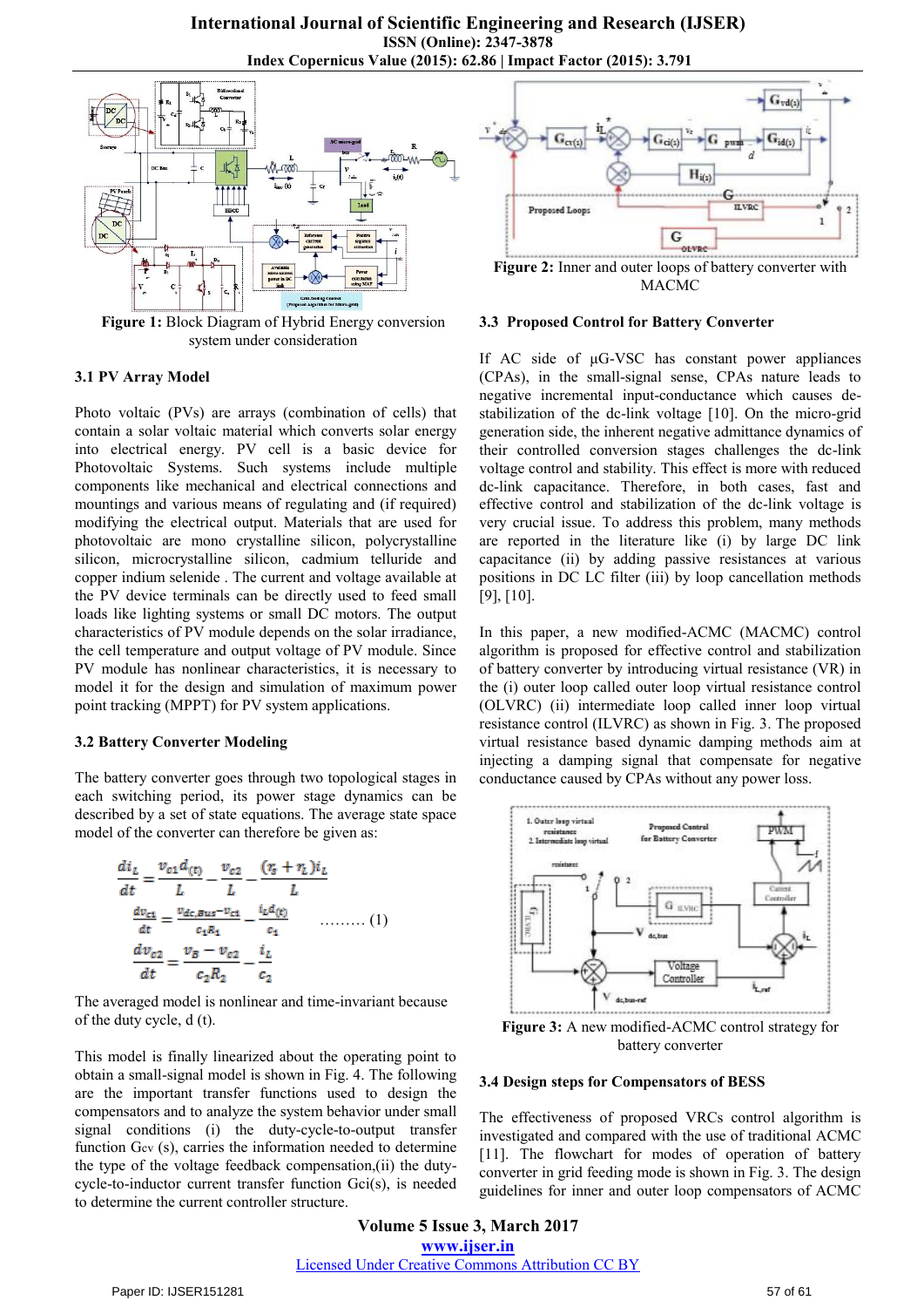are given below. The inner loop (current) gain can be written as**:** 

The inner loop (current) gain can be written as:

$$
T_i(s) = G_i d_{(s)} R_i G_{ci}(s) F_m \quad \dots (2)
$$
  
The outer loop (voltage) gain can be written as:  

$$
T_i(s) = G_i(s) G_i(s) A_i + G_i(s) F_m \quad (3)
$$

 $T_v(s) = G_v(s)G_{cs}(s)(1 + G_{ci}(s))F_m$  ......(3) and the overall loop gain therefore can be written as:



**Figure 4:** Flow chart of power flow in hybrid system

#### **Voltage loop design steps**

- i) Place one zero as high as possible, yet not exceeding resonating frequency of the converter.
- ii) Place one pole at frequency of output capacitor ESR to cancel the effects of output capacitor ESR.
- iii) Adjust, gain of compensator to trade-off stability margins and closed-loop performance.
- iv) Another pole should be place at origin to boost the dc and low frequency gain of the voltage loop.

Similar steps mentioned above are followed to design current loop and for design of MACMC loops. Following the design procedure given above, the inner current and outer voltage loop compensators are designed to regulate the DC link voltage to 920 V.

## **3.5 Generation of reference currents for μG-VSC**

The main aim of the μG-VSC control is to cancel the effects of unbalanced and harmonic components of the local load, while supplying pre-specified amount of real and reactive powers to the load. Upon successfully meeting this objective, the grid current  $i_{g}$  will then be balanced and so will be the PCC voltage  $v_p$  provided, grid voltage  $v_g$  is balanced. Let us denote the three phases by the subscripts a, b and c. Since  $i_{g}$ is balanced, we can write:

 $i_{ga} + i_{gb} + i_{gc} = 0$  ........... (5) From the Figure 1, Kirchhoff's current law (KCL) at PCC gives

$$
i_{g,abc} + i_{inv,abc} = i_{L,abc} \dots \dots \dots \dots \dots \quad (6)
$$

Therefore, from (3.9) and (3.10), we can write as:

$$
i_{inv,a} + i_{inv,b} + i_{inv,c} = i_{L,a} + i_{L,b} + i_{L,c} \dots (7)
$$

Since  $i_{g}$  is balanced due to the action of the compensator, the voltage  $v_p$  will also become balanced. Hence, the instantaneous real powers Pg will be equal to its average component. Therefore, we can write

$$
P_g = v_{pa} i_{ga} + v_{pb} i_{gb} + v_{pc} i_{gc} \qquad \qquad (8)
$$

| Table 1: System Parameter |
|---------------------------|
|---------------------------|

| <b>System Quantities</b> | Values                                                        |  |  |
|--------------------------|---------------------------------------------------------------|--|--|
| System voltages          | 325 V peak phase to neutral, 50 Hz                            |  |  |
| Linear Load              | Zla = 50 + j1.57 $\Omega$ , Zlb = 45 + j3.14 $\Omega$ , Zlc = |  |  |
|                          | $40 + i4.71 \Omega$                                           |  |  |
| Non-Linear Load          | Three phase full bridge rectifier load feeding a              |  |  |
|                          | R-L load of 44 $\Omega$ -3 mH                                 |  |  |
| G-VSC                    | Cdc=660 $\mu$ F, Vdcref =920 V, Lf = 5 mH, Rf =               |  |  |
| parameters               | $0.1\Omega$                                                   |  |  |
| Hysteresis band          | 0.25A                                                         |  |  |
|                          |                                                               |  |  |

solving above equations, the μG-VSC reference currents are obtained as follows

$$
i_{inv,a}^* = i_{la} - \frac{v_{ga} + \beta(v_{gb} - v_{gc})}{\Delta} (P_{avg} - P_{\mu s} + P_{loss})
$$
  

$$
i_{inv,b}^* = i_{lb} - \frac{v_{gb} + \beta(v_{gc} - v_{ga})}{\Delta} (P_{lavg} - P_{\mu s} + P_{loss})
$$
  
......(9)

Where, 
$$
\Delta = \sum_{j=a,b,c} v_{gj}^2
$$
,  $\beta = \tan \frac{\phi}{\sqrt{3}} = \frac{\varrho_s}{P_s\sqrt{3}}$ 

and,  $Q_s = Q_l - Q_{\mu s}$  and by substituting  $\beta P_s = \frac{Q_s}{\sqrt{2}}$  into the equation(9), the modified G-VSC reference current equations in terms of active and reactive components are obtained as:

$$
i_{inv,a}^* = i_{la} - \frac{v_{ga}P_s}{\sum_{j=a,b,c} v_{gj}^2} - \frac{(v_{gb} - v_{gc})Q_s}{\sum_{j=a,b,c} v_{gj}^2 \sqrt{3}}
$$

$$
i_{inv,b}^* = i_{lb} - \frac{v_{gb}P_s}{\sum_{j=a,b,c} v_{gj}^2} - \frac{(v_{gc} - v_{ga})Q_s}{\sum_{j=a,b,c} v_{gj}^2 \sqrt{3}}
$$

$$
i_{inv,c}^* = i_{lc} - \frac{v_{gc}v_{s}}{\sum_{j=a,b,c}v_{gj}^2} - \frac{(v_{ga} - v_{gb})\varrho_{s}}{\sum_{j=a,b,c}v_{gj}^2/\sqrt{3}} \quad \ldots \ldots \ldots (10)
$$

In equations (9) and (10),  $P_{\mu s}$ ,  $P_{\mu v g}$ , and  $Q_l$  are the available micro source power, average load power, and load reactive power respectively. Ploss denotes the switching losses and ohmic losses in actual compensator. The term  $P_{\text{layg}}$  is obtained using a moving average filter of one cycle window of time T in seconds.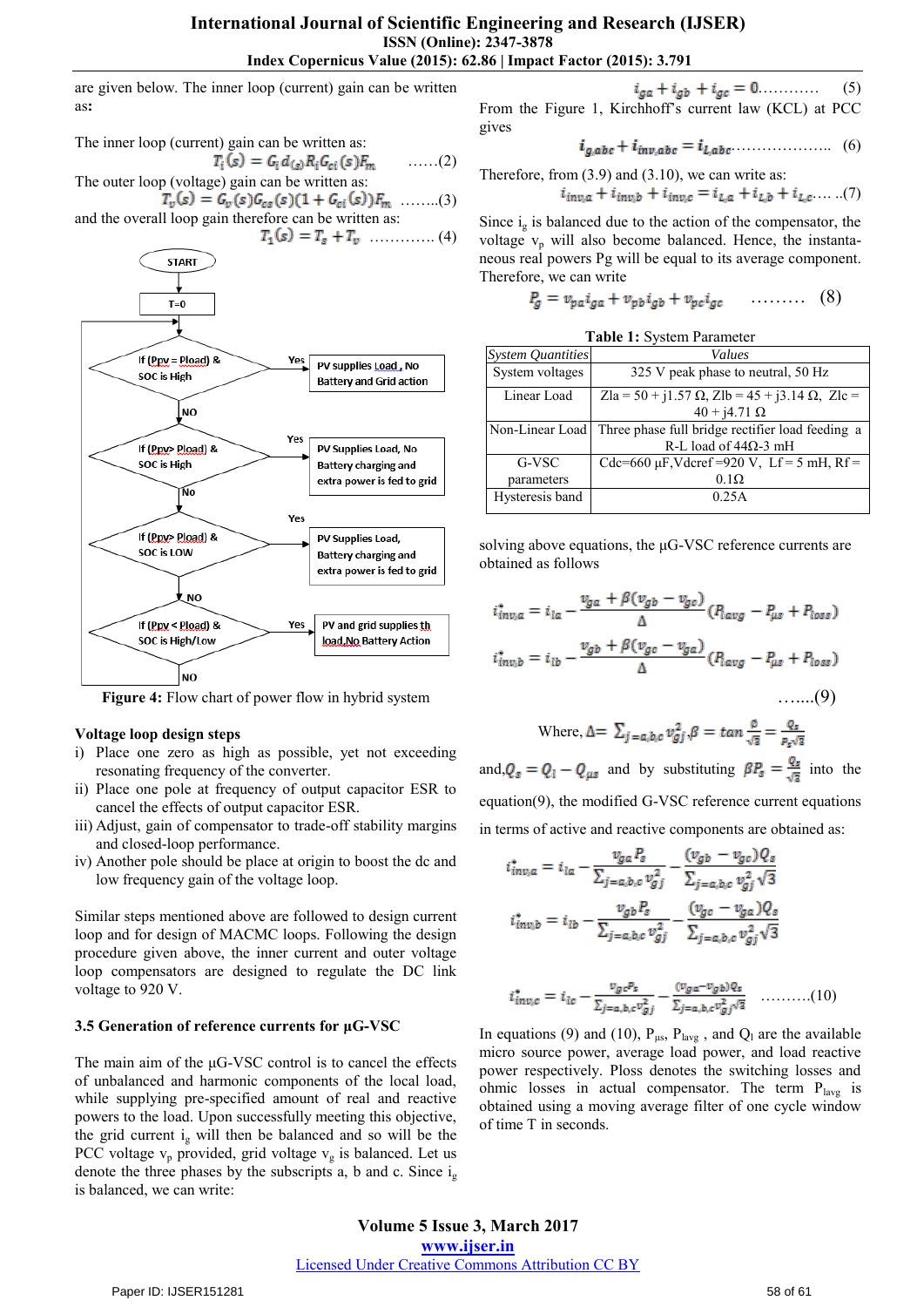## **4. Simulation Results**

The proposed control strategies for PV hybrid generating system is developed and simulated using Matlab/SIMULINK under different solar insolation levels. In order to capture the transient response of the proposed control system, PV insolation is assumed to increase from 200 to 1000 W/m<sup>2</sup> at 0.3 s, and decreases from 1000 to 200 W/m<sup>2</sup> at 0.5 s.

This abrupt increase or decrease is assumed in this work in order to test the robustness of the proposed control algorithm. As a result, the inductor current of the HGICB converter is varied to track the maximum power accordingly and the power flow Between the μG-VSC, grid and load is also varied under above the operating conditions.

**Table 2:** Maximum Power Point Tracking Performance

| Time(s)     | G (W/m <sup>2</sup> ) | $Vpv_{ref}(V)$ | $\text{Ipv}_{\text{ref}}(A)$ | $Ppv_{max}(KW)$ |
|-------------|-----------------------|----------------|------------------------------|-----------------|
| $0.2 - 0.3$ | 200                   | 190            |                              | ن . ک           |
| $0.3 - 0.5$ | 1000                  | 142            | 87                           | ن د که ۱        |
| $0.5 - 1$   | 200                   | 190            | 4                            | ب و گ           |

## **a)MPPT Tracking Performance of HGICB Converter**

The dynamic performance of HGICB converter with P&O, MPPT algorithm at two different insolation levels are shown in Fig. 5. A variable PV voltage and current in proportion to insolation levels are applied to HGICB converter and as a result, the duty cycle is calculated using the MPPT algorithm. The PV characteristics at two insolation levels are shown in Fig. 5(a)-(b). From Fig. 5 (a), the maximum power, current and voltage are 2.6 kW, 14 A and 190 V respectively and these values are tracked by HGICB converter which are shown in Fig. 5 (d)-(f). Tracked values of PV power, voltage and currents are given in Table II for the above operating insolation levels. From these results it can be concluded that, HGICB converter is tracking maximum power closely at all operating conditions.



**Figure 5:** Simulation results: MPPT Tracking performance of HGICB Converter (a) PV Characteristic at G=200 W/m 2 (b) PV Characteristic at  $G=1000$  W/m 2 (c) insolation

variations (d) PV Maximum Power (e) PV Current (f) PV Voltage

## **b)Performance Of μG-VSC with Different Insolations**

The μG-VSC is actively controlled to inject the generated active power as well as to compensate the harmonic and reactive power demanded by the unbalanced and non-linear load at PCC, such that the current drawn from grid is purely sinusoidal at UPF. The dynamic compensation performance of μG-VSC using proposed control algorithm with insolation change and non linear unbalanced load currents are shown in the Fig. 6 (a)-(d) along with grid side currents. When insolation  $G = 200$  W/m<sup>2</sup>, the maximum power extracted from PV arrays is 2.5 kW and the total dc load power (4.5 kW) is partly supplied by PV arrays and the remaining dc load power (2 kW) is drawn from grid through the bidirectional μG-VSC. Here observed that the power flows from ac side to dc link as shown in the Fig. 7. When insolation  $G = 1000$  W/m 2, the maximum power available from PV arrays is 12.5 kW, part of this power (4.5 kW) is supplied to dc load and remaining power (8 kW) is supplied to the ac load through bidirectional μG-VSC. In this case, the power flows from dc link to ac side. This shows the bidirectional power flow capability of μG-VSC. These dynamics of power flows can be seen from Fig. 7. The corresponding variations in the grid current against grid voltage with UPF are shown in the Fig. along with dc link voltage



**Figure 6:** Simulation results using proposed control approach for Micro-grid side VSC: (a) Insolation Changes (b) Load currents (c) Grid currents (d) μG-VSC currents.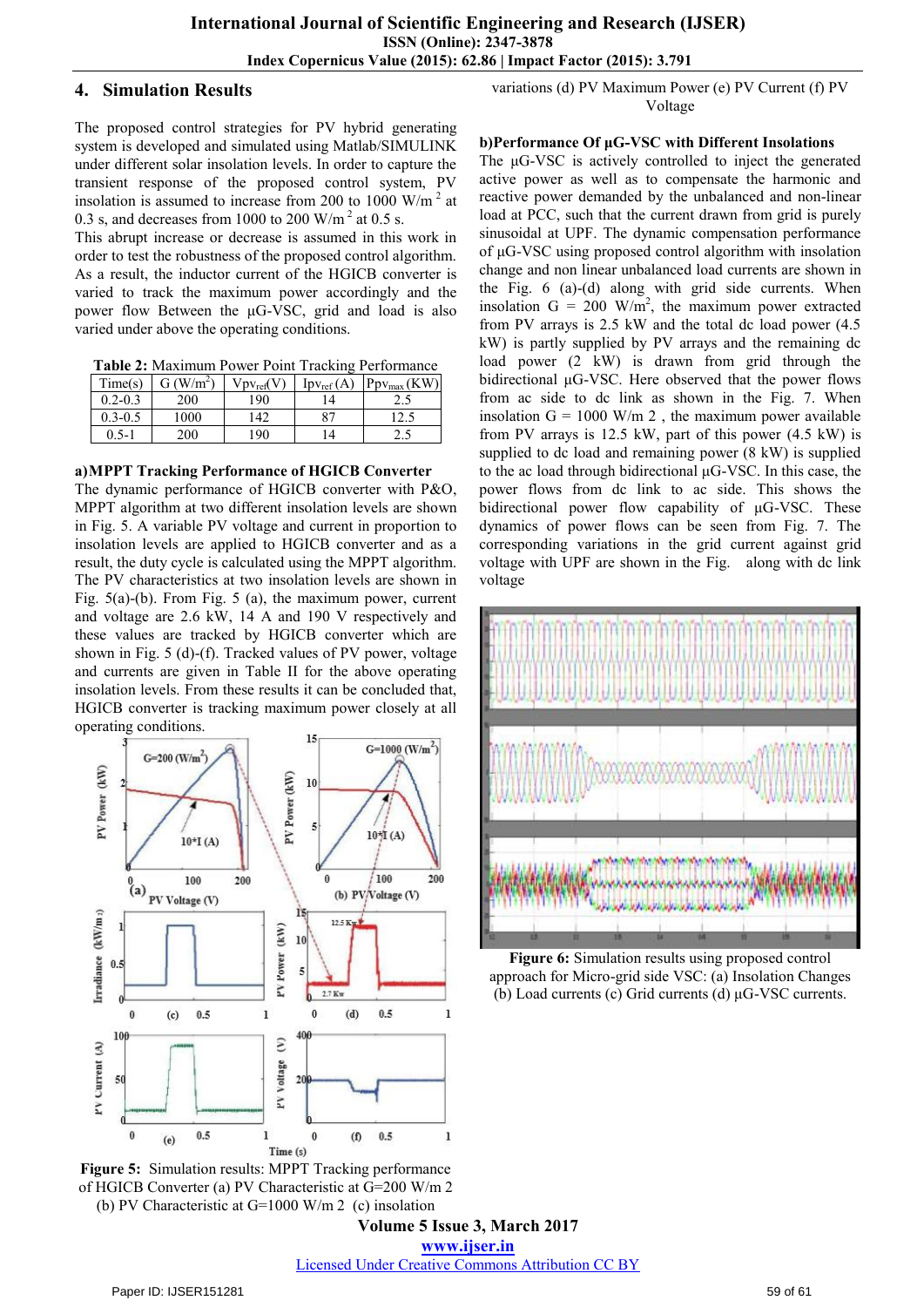**International Journal of Scientific Engineering and Research (IJSER) ISSN (Online): 2347-3878 Index Copernicus Value (2015): 62.86 | Impact Factor (2015): 3.791**



**Figure 7:** Real and reactive power flow waveforms of PV hybrid generating station







**Figure 8:** Simulation results: performance of proposed control approach (a)Grid Voltages and currents (b)DC link Voltage Dynamics with Different insolations.



**Figure 9:** Dc Link Voltage Dynamics Using ACMC And MACMC Control Algorithms

## **5. Conclusion**

The performance of PV/Battery hybrid energy conversion system has been demonstrated with the application of modified instantaneous symmetrical components theroy to μG-VSC proposed in this paper, an efficient control strategy is also proposed for battery converter to regulate the dc bus voltage tightly, under varying solar insolation and dc load conditions. HGICB converter topology is used to track the MPPT with high gain and less current ripple. The μG-VSC is able to inject the generated power into the grid alongwith harmonic and reactive power compensation for unbalanced non-linear load at the PCC simultaneously. The system works satisfactorily under dynamic conditions. The simulation results under a unbalanced non-linear load with current THD of 12% confirm that the μG-VSC can effectively inject the generated active power along with power quality improvement features and thus, it maintains a sinusoidal and UPF current at the grid side with THD of 1.68%



## **References**

[1] J. Carrasco, L. Franquelo, J. Bialasiewicz, E. Galvan, R. Guisado, M. Prats, J. Leon, and N.